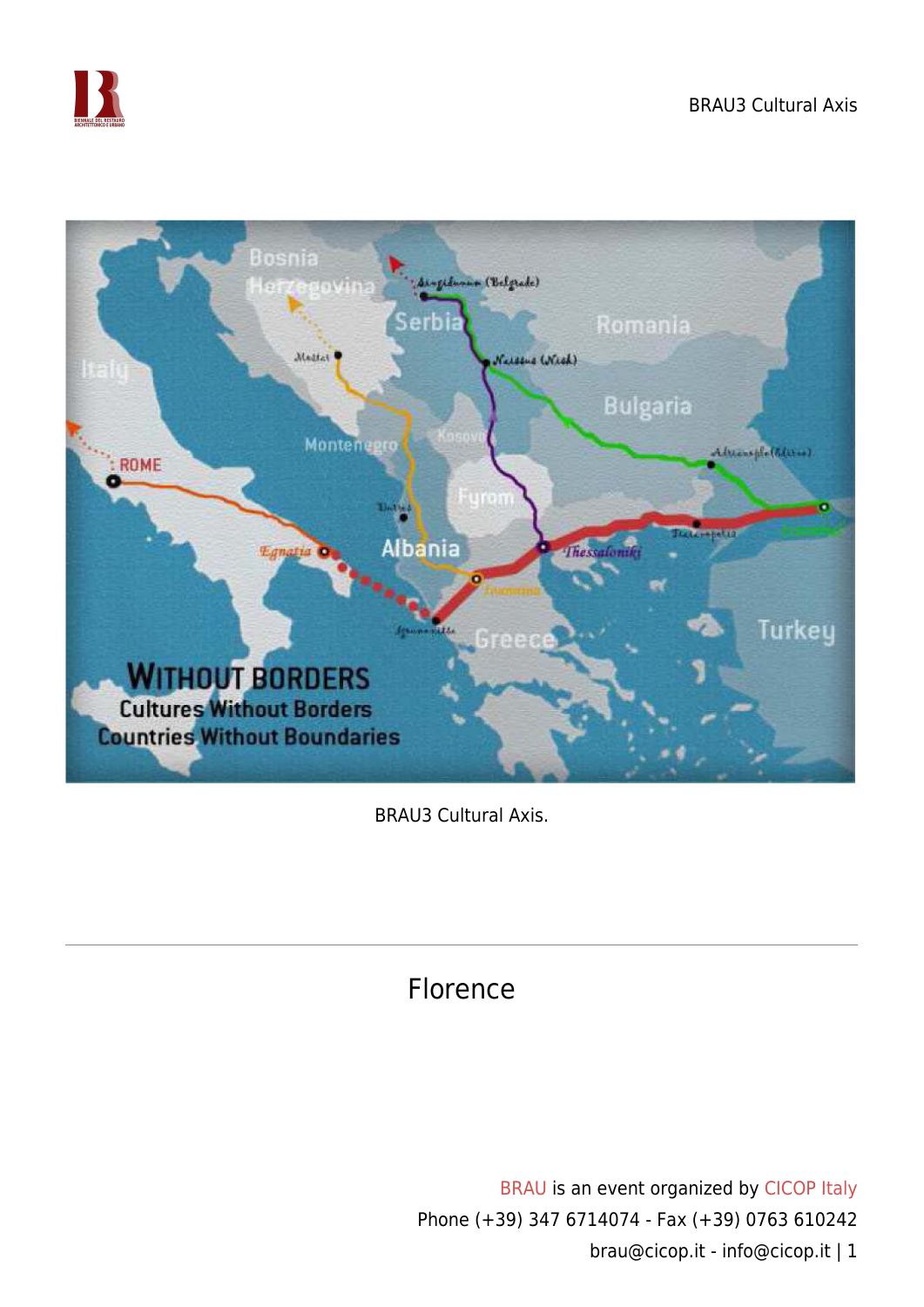







[2014-02-20-11-01-22](https://www.cicop.it/brau/wp-content/uploads/2016/11/2014-02-20-11.01.22.jpg)

[2015-12-15-12-25-05](https://www.cicop.it/brau/wp-content/uploads/2016/11/2015-12-15-12.25.05.jpg)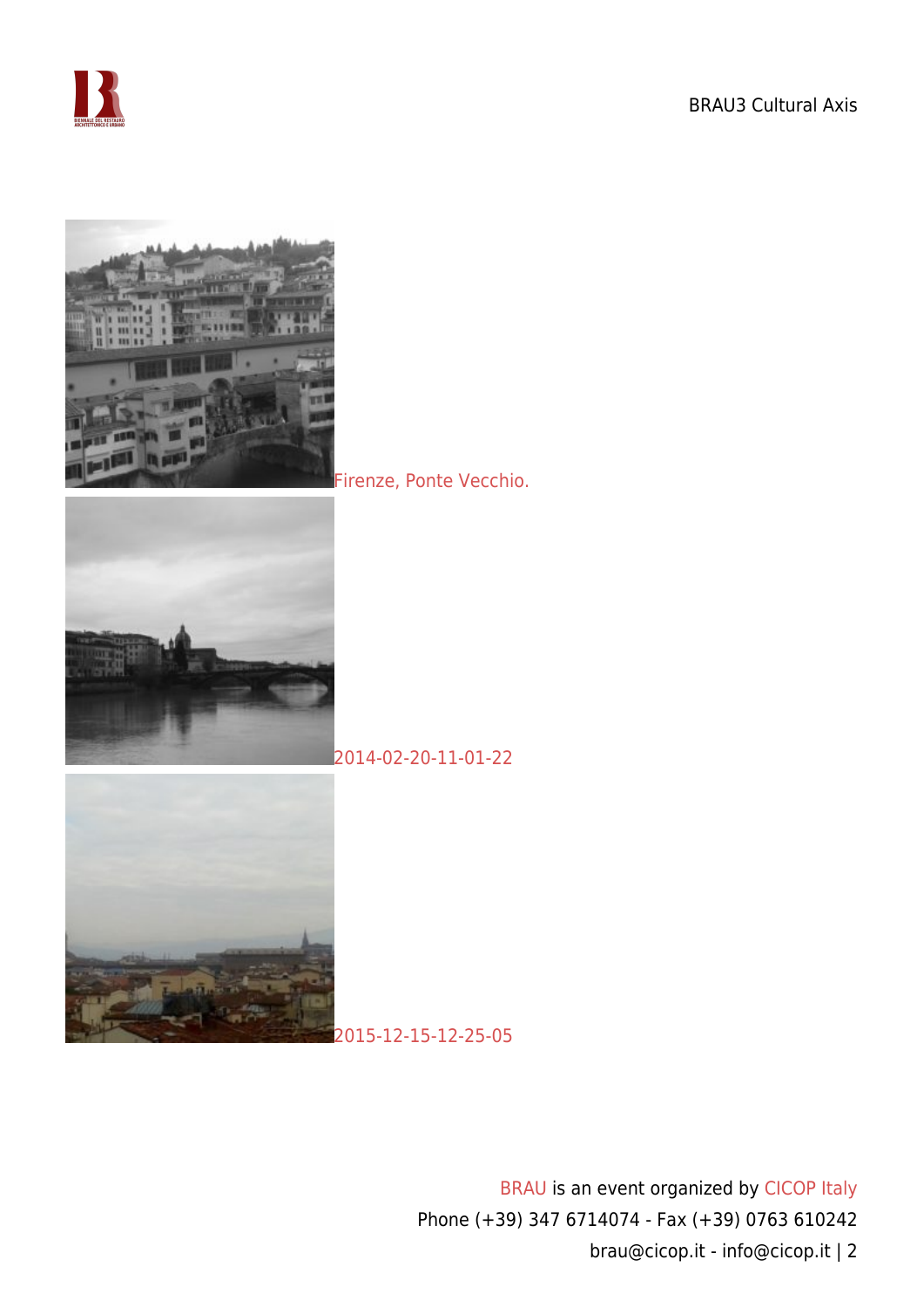



## [Firenze, Fiume Arno.](https://www.cicop.it/brau/wp-content/uploads/2016/11/IMG_2921.jpg)





## [Firenze, Chiesa di Cestello.](https://www.cicop.it/brau/wp-content/uploads/2016/11/Firenze.P1000338.jpg)

[Firenze, Fiume Arno.](https://www.cicop.it/brau/wp-content/uploads/2016/11/Firenze.P1000336.jpg)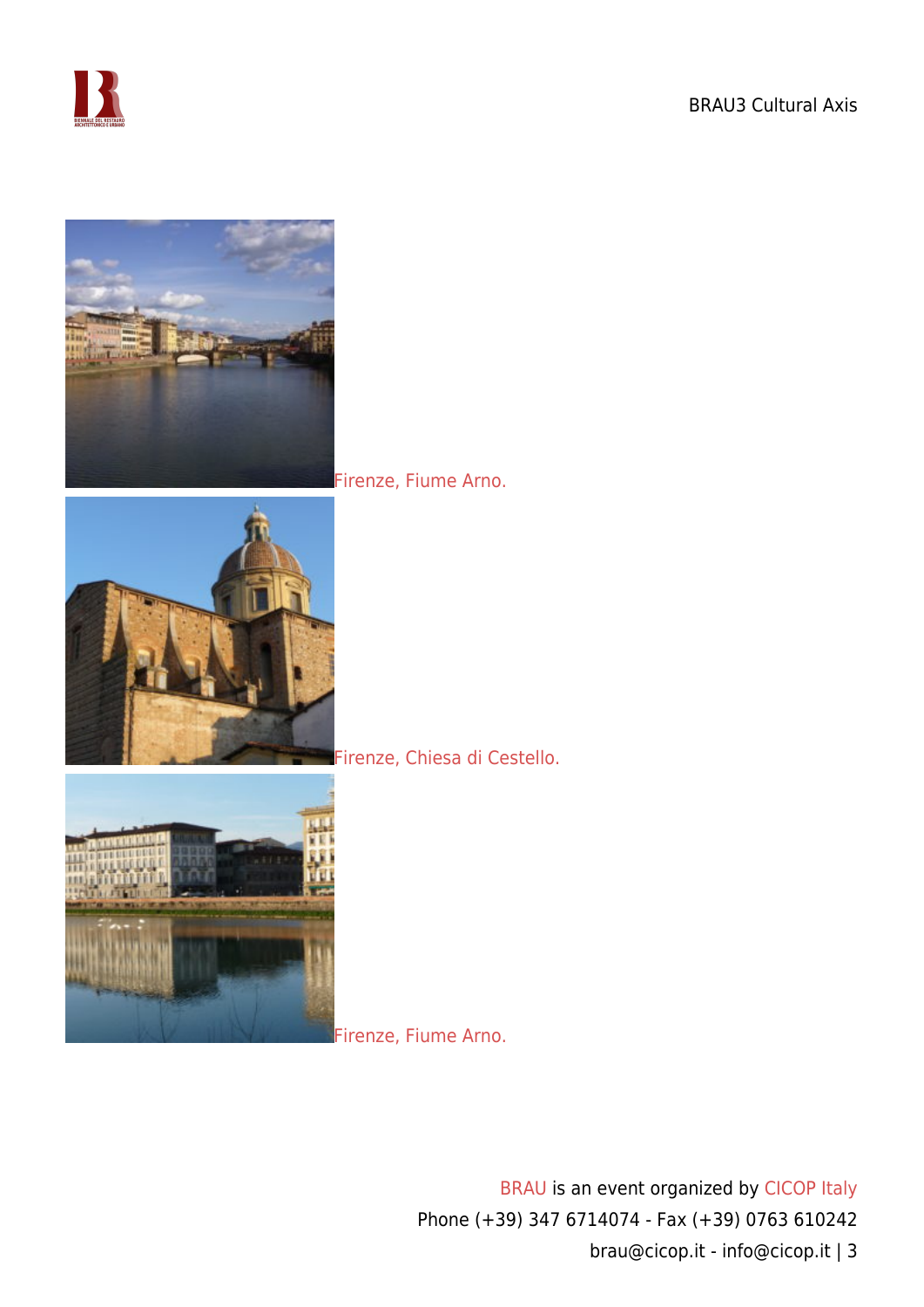



[Firenze, timpano del Duomo.](https://www.cicop.it/brau/wp-content/uploads/2016/11/Firenze.P1000335.jpg)





[Firenze, scorcio di Palazzo Vecchio.](https://www.cicop.it/brau/wp-content/uploads/2016/11/Firenze.P1000333.jpg)

[Firenze, scorcio di Palazzo Vecchio.](https://www.cicop.it/brau/wp-content/uploads/2016/11/Firenze.000334.jpg)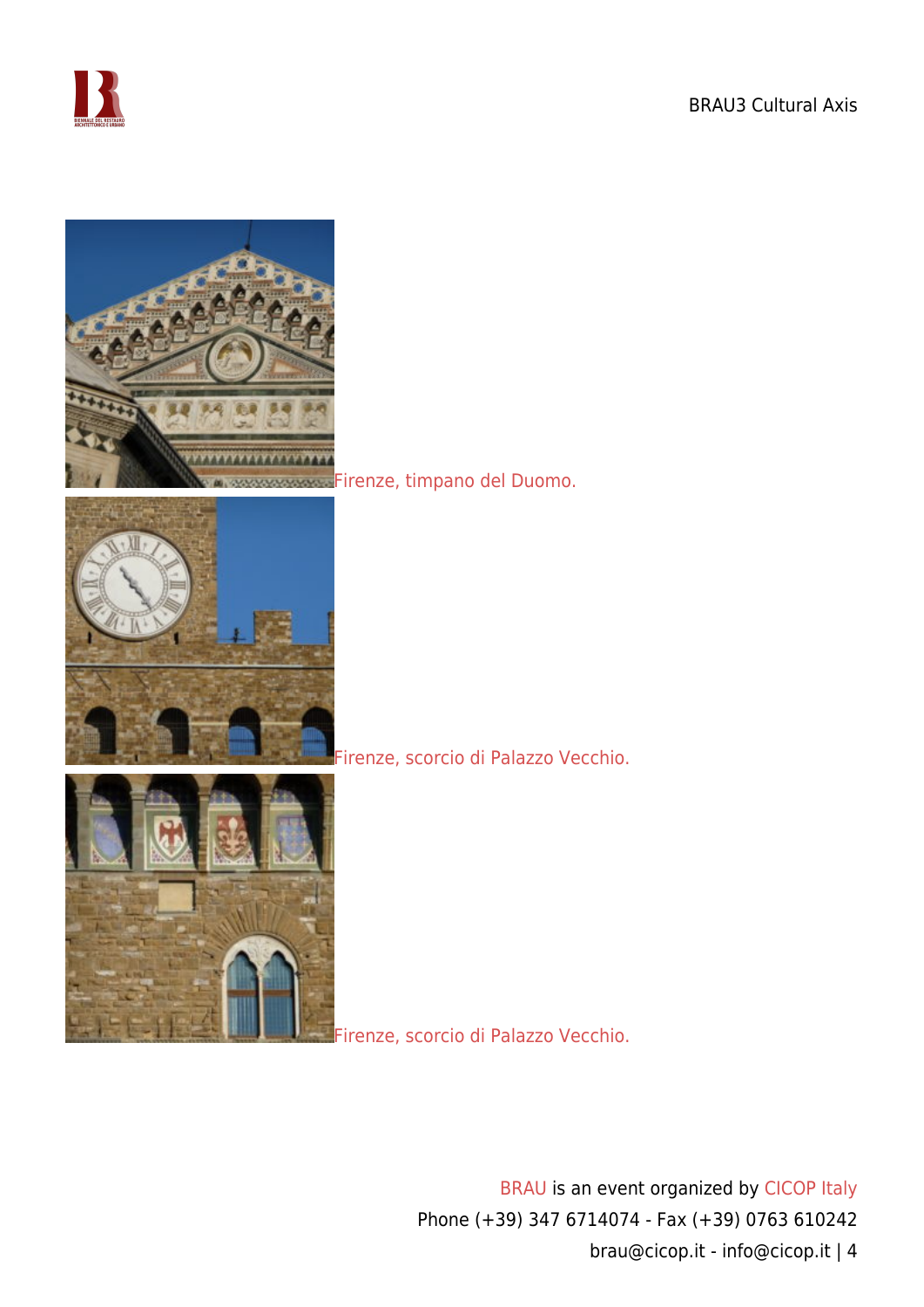



[Firenze.](https://www.cicop.it/brau/wp-content/uploads/2016/11/2016-02-05-13.08.28.jpg)



[Firenze, Fiume Arno.](https://www.cicop.it/brau/wp-content/uploads/2016/11/2016-02-26-11.56.01.jpg)

## via Egnatia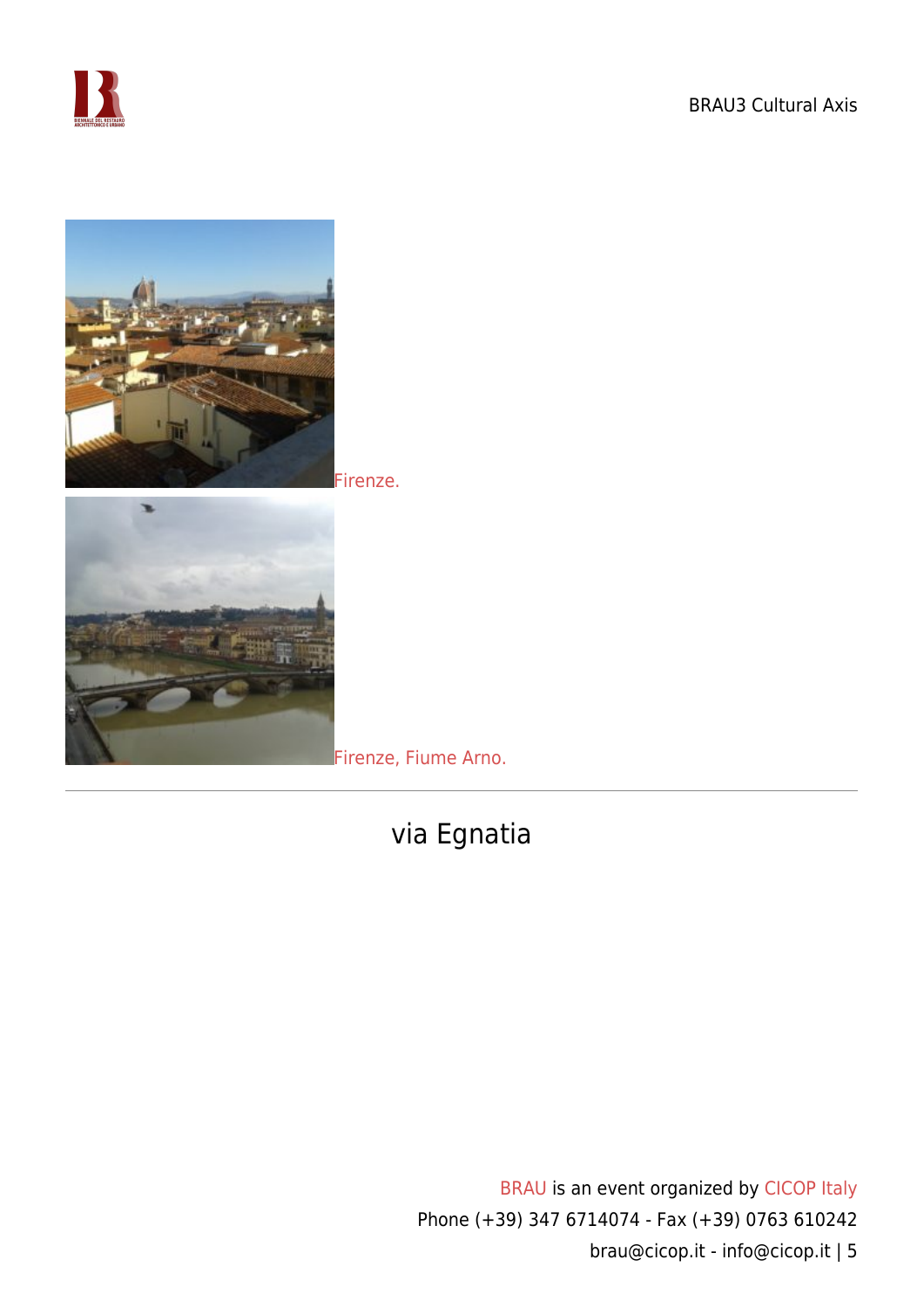



[Via Egnatia.](https://www.cicop.it/brau/wp-content/uploads/2016/11/viaEgnatia1.jpg)



[Via Egnatia.](https://www.cicop.it/brau/wp-content/uploads/2016/11/viaEgnatia2.jpg)



[Via Egnatia.](https://www.cicop.it/brau/wp-content/uploads/2016/11/viaEgnatia3.jpg)